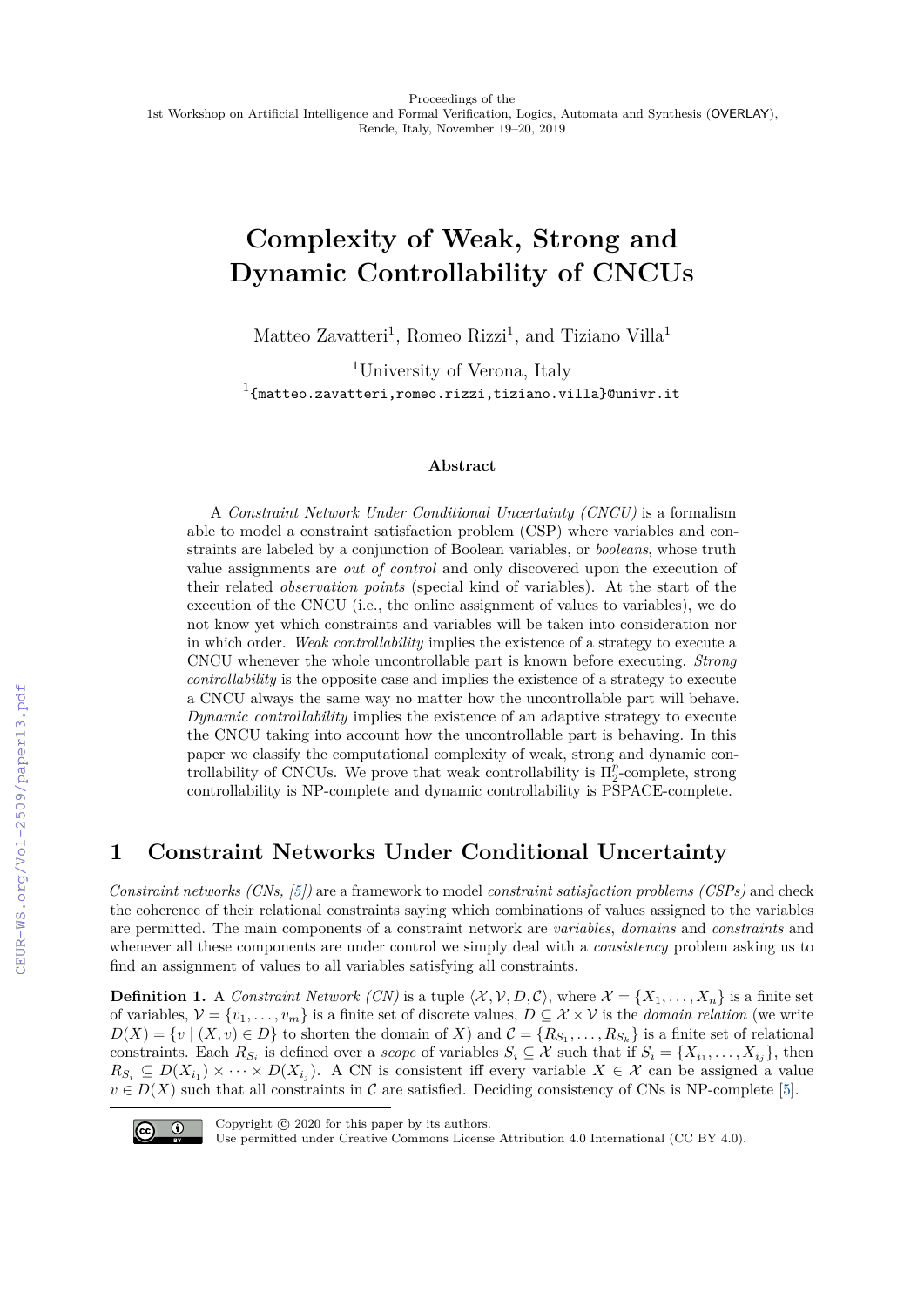<span id="page-1-0"></span>

<span id="page-1-4"></span><span id="page-1-3"></span><span id="page-1-2"></span><span id="page-1-1"></span>Figure 1: CN, CNCU and projections.  $R = \{(v_1, v_1), (v_1, v_2), (v_2, v_2)\}\.$  Red parts are uncontrollable.

Fig. [1a](#page-1-0) shows an example of consistent CN, where a possible solution is  $X_1 = v_1, X_2 = v_3, X_3 = v_3$ and  $X_4 = v_2$ . Classic CNs do not address uncontrollable components. Indeed, when some component is out of control, satisfiability is, in general, not enough, and in such a case, we deal with a *controllability* problem. To address uncontrollable conditional constraints, CNCUs were proposed in [\[14,](#page-5-0) [16\]](#page-5-1) as an extension of CNs to handle resource allocation problems under uncertainty in the context of business process management (BPM).

Let  $\mathcal{B} = \{a, b, \ldots, z\}$  be a finite set of Boolean variables, a *label*  $\ell = \lambda_1 \ldots \lambda_n$  is any finite conjunction of literals  $\lambda_i$  over the booleans in B (we omit the  $\wedge$  connective to ease reading). The *empty label* is denoted by  $\Box$ . The *label universe of*  $\mathcal{B}$ , denoted by  $\mathcal{B}^*$ , is the set of all possible (consistent) labels drawn from B. For instance, if  $\mathcal{B} = \{a, b\}$ , then  $\mathcal{B}^* = \{\Box, a, b, \neg a, \neg b, ab, a\neg b, \neg a, \neg b, \neg a\neg b\}$ . Two labels  $\ell_1, \ell_2 \in \mathcal{B}^*$  are *consistent* if and only if their conjunction  $\ell_1 \ell_2$  is satisfiable. A label  $\ell_1$  *contains* a label  $\ell_2$  (written  $\ell_2 \subseteq \ell_1$ ) if and only if all literals in  $\ell_2$  appear in  $\ell_1$  too (i.e., if  $\ell_1$  is more *specific* than  $\ell_2$ ).

**Definition 2.** A *Constraint Network Under Conditional Uncertainty (CNCU)* is a tuple  $\langle X, V, D, O, B, O, \rangle$  $L, \prec, \mathcal{C}$ , where:

- $\mathcal{X}, \mathcal{V}, D$  are the same as those given for CNs in Definition [1.](#page--1-1)
- $\mathcal{O} \subseteq \mathcal{X} = \{A?, B?, \dots\}$  is a set of *observation points.*
- $\mathcal{B} = \{a, b, \ldots, z\}$  is a finite set of *booleans.*  $O: \mathcal{B} \to \mathcal{O}$  is a bijection assigning a unique observation point *A*? to each boolean *a*. When *A*? is assigned a value  $v \in D(A^2)$ , the truth value of *a* is set by Nature and no longer changes.
- $L: \mathcal{X} \to \mathcal{B}^*$  is a mapping assigning a label  $\ell$  to each variable X.
- $\bullet$   $\prec$  is a partial order on *X*. We write *X*<sub>1</sub>  $\prec$  *X*<sub>2</sub> to express that *X*<sub>1</sub> must be executed *before X*<sub>2</sub>.
- C is a finite set of *conditional constraints* of the form  $\ell \Rightarrow R_S$ , where  $\ell \in \mathcal{B}^*$  and  $R_S$  is a classic relational constraint.

**Definition 3.** A CNCU is *well defined* iff all labels are consistent and:

- 1. For each  $X \in \mathcal{X}$ , if a literal  $a$  (or  $\neg a) \in L(X)$ , then  $L(O(a)) \subseteq L(X)$  and  $O(a) \prec X$ .
- 2. For each constraint  $(R_S, \ell) \in \mathcal{C}, \bigwedge_{X \in S} L(X) \subseteq \ell$  and if a literal  $a$  (or  $\neg a) \in L(X)$ , then  $L(O(a)) \subseteq \ell$ .
- 3.  $L(X_1) \wedge L(X_2)$  is consistent whenever  $X_1 \prec X_2$ .

Regarding the notions of well-definedness (initially proposed for conditional temporal networks in [\[6\]](#page-5-2) and then adapted to CNCUs in  $[14, 16]$  $[14, 16]$  $[14, 16]$ , (1) and the second part of (2) say that any label must contain the labels of the observation points associated to each proposition embedded in each contained literal (label honesty). The first part of (2) says that a label on a constraint must be at least as expressive as any label in the scope of the relation (label coherence). Condition (3) says that we cannot impose an order between two variables not taking part together in any execution.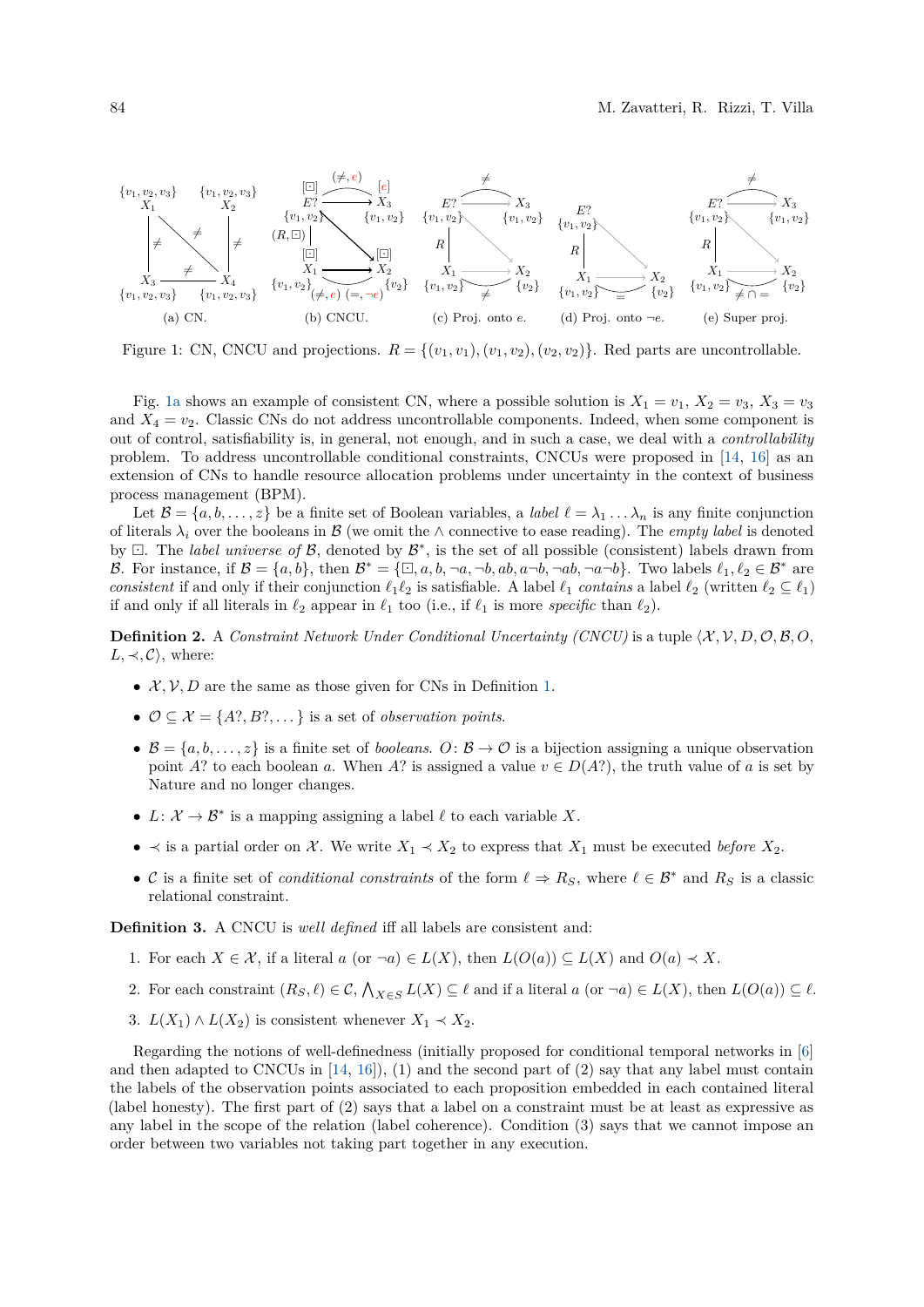Fig. [1b](#page-1-1) shows the graphical representation of a well-defined CNCU specifying 4 variables *E*?*, X*1*, X*2*, X*3, where  $D(E^2) = D(X_1) = D(X_3) = \{v_1, v_2\}$  and  $D(X_2) = \{v_2\}$ . *E*? is an observation point whose associated boolean is *e*. Order edges (directed thick edges) say that *E*? must be executed (i.e., assigned a value) before  $X_2$  and  $X_3$ , whereas  $X_1$  must be executed before  $X_2$ .  $E$ ?,  $X_1$  and  $X_2$  are always executed as  $L(E?) = L(X_1) = L(X_2) = \Box$  (empty label imposes no conditions).  $X_3$  is executed if and only if *e* is assigned true as  $L(X_3) = e$ , ignored otherwise. The CNCU specifies four constraints represented as labels on constraints edges (undirected thin edges). For example,  $(R, \Box)$  between E? and  $X_1$  (see caption) represents a relation  $\Box \Rightarrow R$  saying that if  $E$ ? =  $v_1$ , then  $X_1$  can be any value, whereas if  $E$ ? =  $v_2$ , then  $X_1 = v_2$ . The constraint holds for any execution as its label is  $\Box$ . Instead,  $(\neq, e)$  between *E*? and  $X_3$  says that if *e* is assigned true, then  $E? \neq X_3$ . Likewise, if *e* is assigned true, then  $X_1 \neq X_2$ , else  $X_1 = X_2$ .

A *scenario*  $s: \mathcal{B} \to \{\perp,\top\}$  is a total assignment of truth values to the booleans in  $\mathcal{B}$ . A scenario satisfies a label  $\ell$  (in symbols  $s = \ell$ ) if  $\ell$  valuates true under the interpretation given by *s*. Variables and constraints are relevant for a scenario *s* if their labels are satisfied by *s*. A *projection* of a CNCU onto a scenario *s* is a classic constraint network (plus the partial order between the survived variables) in which we keep only variables and constraints relevant for *s*. For instance, Fig. [1c](#page-1-2) and Fig. [1d](#page-1-3) show the 2 possible projections of Fig. [1b](#page-1-1) onto  $s(e) = \top$  and  $s(e) = \bot$ .

**Definition 4.** A CNCU N is *weakly controllable* if every projection  $P$  of N satisfies two properties: (1) there exists a total extension  $\prec_T$  of  $\prec$ , and (2)  $\mathcal P$  is a consistent CN.

Fig. [1b](#page-1-1) is weakly controllable. If  $s(e) = \top$  (Fig. [1c\)](#page-1-2), then  $E$ ? =  $v_1$ ,  $X_1 = v_1$ ,  $X_2 = v_2$  and  $X_3 = v_2$  (in this order). If  $s(e) = \bot$  (Fig. [1d\)](#page-1-3), then  $E$ ? =  $v_1$ ,  $X_1 = v_2$  and  $X_2 = v_2$  (again, in this order).

**Definition 5.** A CNCU N is strongly controllable if there exists a total extension  $\prec_T$  of  $\prec$  and an assignment  $\alpha$  of values to the variables such that  $\alpha$  satisfies all constraints in each scenario.

An initial approach to strong controllability is that of computing a *super-projection* obtained by wiping out labels on variables and constraints [\[14,](#page-5-0) [16\]](#page-5-1). Fig. [1b](#page-1-1) is not strongly controllable. The super projection (Fig. [1e\)](#page-1-4) contains  $(\neq, e)$  and  $(=, \neg e)$  between  $X_1$  and  $X_2$  (of the original CNCU) whose intersection yields an empty relation.

For weak and strong controllability we just make sure that a total order for  $\mathcal X$  exists (that's why we grayed it in Fig. [1c,](#page-1-2) Fig. [1d](#page-1-3) and Fig. [1e\)](#page-1-4). Instead, dynamic controllability of CNCUs is a matter of order.

**Definition 6.** A CNCU is *dynamically controllable* if there exists a dynamic strategy operating in real time that guarantees that we end up with all constraints in  $\mathcal C$  evaluating to true. A strategy is called *dynamic* if the variable executed next and the value assigned to it only depend on the partial scenario revealed up to that point.

Note that despite variables specify labels, assigning values to those that have become irrelevant is superfluous but not wrong (we can always ignore those assignments at the end of the execution). Fig. [1b](#page-1-1) is uncontrollable if  $X_1$  is executed before *E*?. Indeed, if  $X_1 = v_1$  and  $E$ ? =  $v_1$  and then  $s(e) = \perp$  (or  $X_1 = v_2$  and  $E$ ? =  $v_2$  and then  $s(e) = \top$ , there is not valid value for  $X_2$  satisfying  $(=, \neg e)$  or  $(\neq, e)$ , respectively. Instead, the CNCU is dynamically controllable if *E*? is executed first. A possible *execution strategy* is:  $E$ ? =  $v_1$  (always). If  $s(e) = \top$ , then  $X_1 = v_1$ ,  $X_2 = v_2$  and  $X_3 = v_2$ , whereas if  $s(e) = \bot$  then  $X_1 = v_2$  and  $X_2 = v_2$  (we omit irrelevant variables).

# **2 Complexity of Weak, Strong and Dynamic Controllability**

Let  $\alpha: \mathcal{X} \to \mathcal{V}$  be an assignment of values to the variables. Given a CNCU  $\mathcal{N} = \langle \mathcal{X}, \mathcal{V}, D, \mathcal{O}, \mathcal{B}, O, L, \prec, \mathcal{C} \rangle$ and a pair  $(s, \alpha)$ , where *s* is a scenario and  $\alpha$  an assignment, we say that  $(s, \alpha) \models \mathcal{N}$  iff (1) for each  $X \in \mathcal{X}$ ,  $\alpha(X) \in D(X)$  and (2) for each  $\ell \Rightarrow R_{\{X_{i_1},...,X_{i_n}\}} \in \mathcal{C}$ , if  $s \models \ell$ , then  $(\alpha(X_{i_1}),...,\alpha(X_{i_n})) \in R_{\{X_{i_1},...,X_{i_n}\}}$ .

**Theorem 1.** *Strong controllability of CNCUs is NP-complete.*

*Proof.* **Hardness**: Consequence of the fact that deciding consistency of CNs is NP-hard and it is a special case of deciding strong controllability of CNCUs (when the set of observations is empty). **Membership:**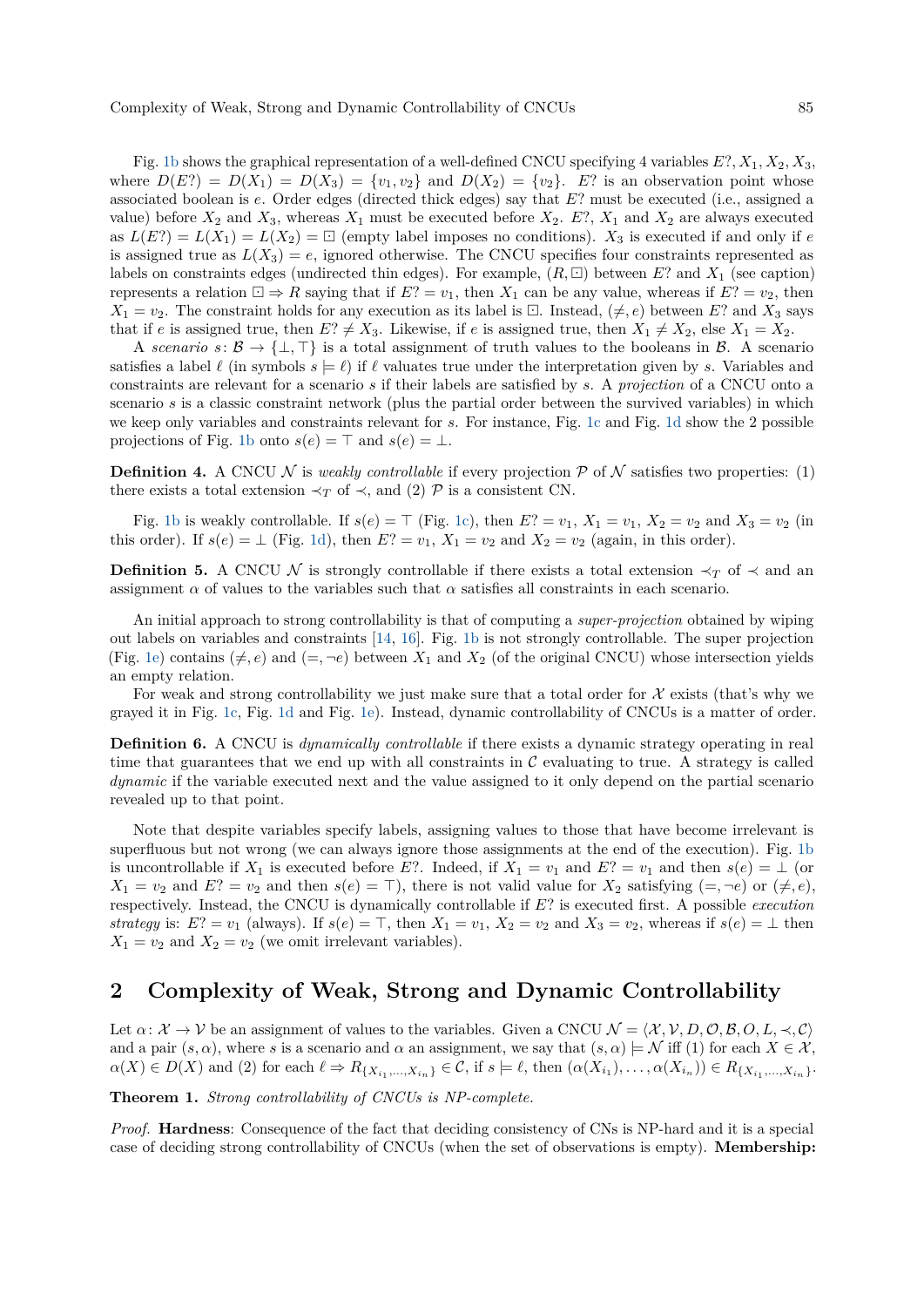<span id="page-3-1"></span>*X*<sup>1</sup> [] {0*,* 1} *B<sup>y</sup>*<sup>1</sup> ? [] {0*,* 1} *Y*1 [] {0*,* 1} *X*<sup>2</sup> [] {0*,* 1} *B<sup>y</sup>*<sup>2</sup> ? [] {0*,* 1} *Y*2 [] {0*,* 1} *X*<sup>3</sup> [] {0*,* 1} ({(1)}*, y*1) ({(0)}*,* ¬*y*1) ({(1)}*, y*2) ({(0)}*,* ¬*y*2)

Figure 2: Example of QBF2CNCU( $\exists x_1 \forall y_1 \exists x_2 \forall y_2 \exists x_3(x_1 \vee \neg y_2 \vee \neg y_1) \wedge (x_2 \vee \neg x_3 \vee y_1)$ ). The first clause is encoded as  $\Box \Rightarrow R_1$  where  $R_1 \equiv D(X_1) \times D(Y_2) \times D(Y_1) \setminus \{(0,1,1)\}\$  and the second one as  $\Box \Rightarrow R_2$ where  $R_2 \equiv D(X_2) \times D(X_3) \times D(Y_1) \setminus \{(0,1,0)\}\)$ . Being ternary,  $\Box \Rightarrow R_1$  and  $\Box \Rightarrow R_2$  are not shown.

as a certificate of YES consider a pair comprising a total extension  $\prec_T$  of  $\prec$  and a total assignment  $\alpha$  to the variables that obeys all constraints regardless of the truth assignment *s* to the booleans. Notice that any single constraint  $\ell \Rightarrow R$  is satisfied by  $\alpha$  for each possible *s* if and only if  $\alpha$  satisfies *R*, and since we have a finite number of constraints to check, the overall check is polynomial.  $\Box$ 

To prove that deciding weak controllability of CNCUs is  $\Pi_2^p$ -hard and deciding dynamic controllability of CNCUs is PSPACE-hard, we first describe a polynomial time algorithm that, given in input any quantified boolean formula (QBF) Φ with *n* variables and *m* clauses, and at most 3 literals in each clause constructs a CNCU  $\mathcal{N}_{\Phi}$  with at most  $2 \times n$  variables with binary domain, exactly *n* booleans, and at most  $(2 \times n) + m$  constraints each one of arity of at most 3. With this, the description length of  $\mathcal{N}_{\Phi}$  is at most polynomial in  $m$  and  $n$ . The  $\Pi_2^p$ -hardness and PSPACE-hardness results are then obtained in Lemma [1](#page-3-0) and Lemma [2](#page-4-0) where it is shown that particular instances of  $\Phi$  are satisfiable iff  $\mathcal{N}_{\Phi}$  is weakly controllable and dynamically controllable, respectively. Fig. [2](#page-3-1) provides an example of use of QBF2CNCU (Algorithm [1\)](#page-3-2).

#### **Algorithm 1:** QBF2CNCU(Φ)

<span id="page-3-2"></span>**Input:** A a quantified boolean formula  $\Phi \equiv Q_1 x_1, \ldots, Q_n x_n \varphi$  where  $Q_i \in \{\exists, \forall\}$   $(1 \leq i \leq n)$  and  $\varphi \equiv C_1 \wedge \cdots \wedge C_m$  is a 3-CNF specifying *m* clauses over the variables  $x_1, \ldots, x_n$ **Output:** A CNCU  $\mathcal{N}_{\Phi} = \langle \mathcal{X}, \mathcal{V}, D, \mathcal{O}, \mathcal{B}, O, L, \prec, \mathcal{C} \rangle$ .

- **1** For each " $\exists x$ " in  $\Phi$ , we add a variable *X* to *X* such that  $D(X) = \{0, 1\}$  and  $L(X) = \Box$ .
- **2** For each " $\forall y$ " in  $\Phi$  we add a boolean *y* to *B*, an observation point  $B_y$ ? to X and to  $\mathcal{O}$  and a variable *Y* to *X* such that  $O(y) = B_y$ ?,  $D(B_y$ ?) =  $D(Y) = \{0, 1\}$  and  $L(B_y$ ?) =  $L(Y) = \Box$ . We impose that  $B_y$ ? executes before *Y* (i.e.,  $B_y \prec Y$ ). We add two conditional relational constraints  $y \Rightarrow R_Y^{\top}$  and  $\neg y \Rightarrow R_Y^{\perp}$  to C, where  $R_Y^{\top} = \{(1)\}$  and  $R_Y^{\perp} = \{(0)\}.$
- **<sup>3</sup>** We add *n* − 1 precedence constraints to connect each previous discussed "gadget" encoding a quantified variable of Φ to the next one according to the order in which these variables appear in the quantified part of Φ.
- **4** For each clause  $C_i$  we add a relational constraint  $\Box \Rightarrow R_{S_i}$  such that the scope  $S_i$  contains the three variables embedded in the literals appearing in  $C_i$ , whereas the set of tuples is the cross product of the domains of such variables minus the unique tuple falsifying the clause (each of these relations has exactly  $2^3 - 1$  tuples).

# <span id="page-3-0"></span>**Lemma 1.** *Weak controllability of CNCUs is*  $\Pi_2^p$ -complete.

*Proof.* **Hardness:** Let  $\Phi \equiv \forall y_1, \ldots \forall y_n, \exists x_1, \ldots \exists x_m \varphi$  a QBF. Solving such an instance of QBF is known to be  $\Pi_2^p$ -complete. We claim that  $\Phi$  is satisfiable if and only if  $\mathsf{QBF2CNCU}(\Phi)$  is weakly controllable. Let *t* a truth value assignment for  $\Phi$ . Let  $s(y_i) = t(y_i)$  for each  $y_i$  in  $\Phi$ . Let  $\alpha(X_i) = t(x_i)$  for each  $x_i$  in  $\Phi$ ,  $\alpha(Y_i) = s(y_i)$  for each  $y_i$  in  $\Phi$  and  $\alpha(B_{Y_i}) = \{0\}$  for each  $y_i$  in  $\Phi$ . Let  $\prec_T = Y_1 \prec \cdots \prec Y_n \prec X_1 \prec \cdots \prec X_m$ . If  $t \models \Phi$ , then  $(s, \alpha) \models \mathcal{N}_{\Phi}$ . We know that is is true because the constraints of  $\mathcal{N}_{\Phi}$  translate the clauses of Φ. Let now consider the opposite direction. Consider any scenario *s* and any assignment *α*. Let ≺*<sup>T</sup>* as before. Let  $t(y_i) = s(y_i) = \alpha(Y_i)$  for each  $Y_i$  in  $\mathcal{N}_{\Phi}$  and let  $t(x_i) = \alpha(X_i)$  for each  $X_i$  in  $\mathcal{N}_{\Phi}$ . If  $(s, \alpha) \models \mathcal{N}_{\Phi}$ , then  $t \models \Phi$ . Again, this is true as the clauses of  $\Phi$  resemble the relational constraints of N. **Membership:** A CNCU is weekly controllable iff: for each scenario *s* there exists a total extension  $\prec_s$  of  $\prec$  and an assignment  $\alpha_s$  to the variables satisfying all pertinent constrains. Since the assignment *s* to the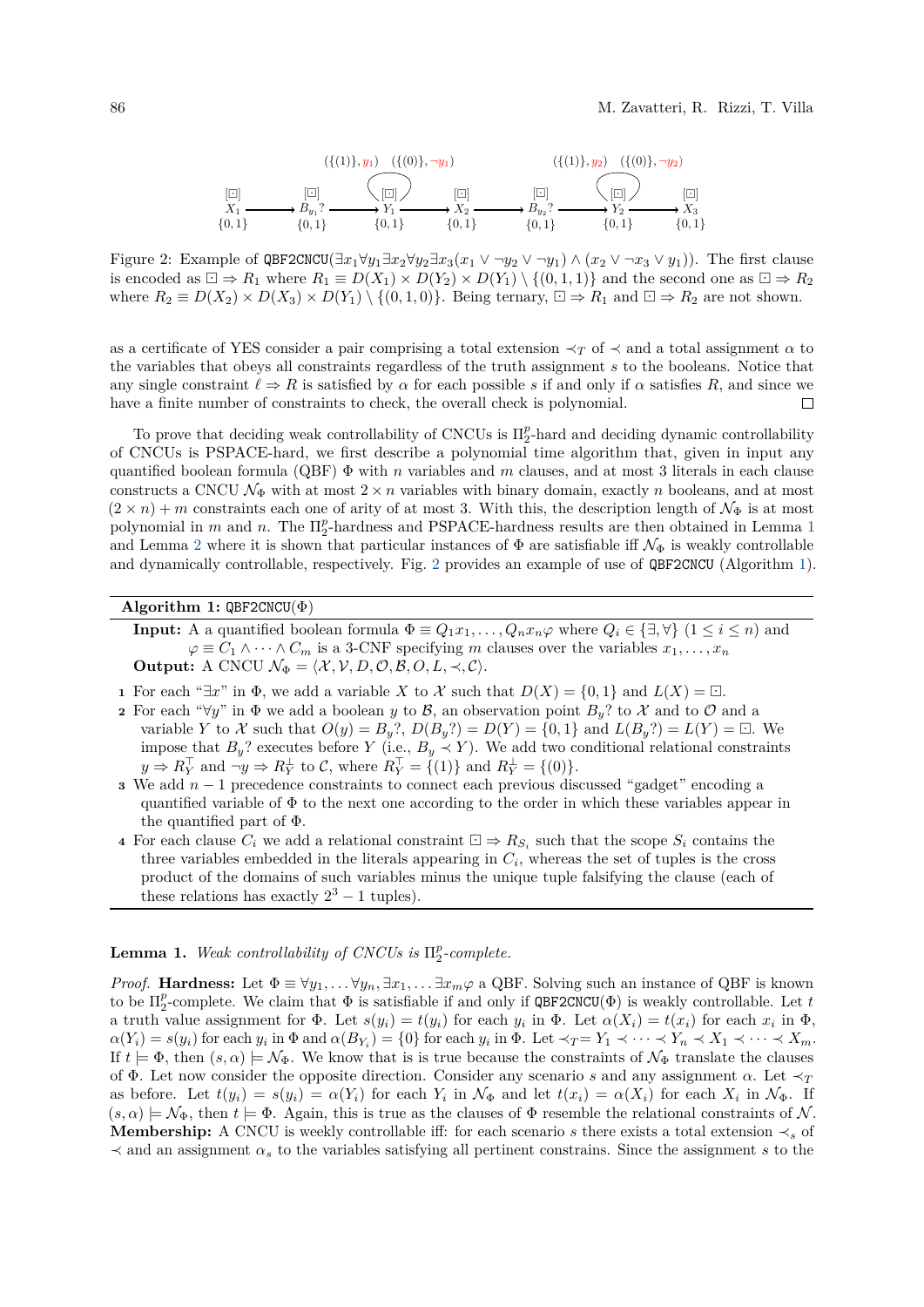booleans can be seen as a binary string of length  $|\mathcal{B}|$ , and the total extension  $\prec_s$  and the assignment  $\alpha_s$ have a compact encoding, then week controllability of CNCUs is in  $\Pi_2^p$  by its very definition.  $\Box$ 

#### <span id="page-4-0"></span>**Lemma 2.** *Dynamic controllability of CNCUs is PSPACE-hard.*

*Proof.* Let  $\Phi \equiv \exists x_1, \ldots \forall y_1, \exists x_2, \forall y_2 \ldots \exists x_n \forall y_n \varphi$  a QBF. Solving such an instance of QBF is known to be PSPACE-complete. We claim that  $\Phi$  is satisfiable iff  $\mathsf{QBF2CNCU}(\Phi)$  is dynamically controllable. The construction *t*,  $\alpha$ , *s* and  $\prec_T$  are similar to that discussed in Lemma [1.](#page-3-0)  $\Box$ 

**Theorem 2.** *Dynamic controllability of CNCUs is PSPACE-complete.*

*Proof.* **Hardness:** Proved in Lemma [2.](#page-4-0) **Membership:** Algorithm [2](#page-4-1) is a polynomial space algorithm to decide dynamic controllability of any CNCU. An AND/OR search tree whose depth size is bounded by a polynomial in the number of variables.  $\Box$ 

```
Algorithm 2: \text{Crc} \cup \text{C}(\mathcal{N})Input: A CNCU \mathcal{N} = \langle \mathcal{X}, \mathcal{V}, D, \mathcal{O}, \mathcal{B}, O, L, \prec, \mathcal{C} \rangleOutput: Yes, if N is dynamically controllable. No otherwise.
 1 CncuDC (N)2 Let s, α be an empty scenario and assignment.
 3 return Explore(N, \mathcal{X}, s, \alpha)4 Explore (\mathcal{N}, \mathcal{X}, s, \alpha)5 if \mathcal{X} = \emptyset then return (s, \alpha) \models \mathcal{N} . \triangleright leaf check
 6 for X \in \mathcal{X} do p pick a variable
 7 UP(X) ← {Y | Y \prec X, Y \in X} b unexecuted predecessors
 8 if UP(X) = \emptyset then
 9 for v \in D(X) do b b look for a value to assign to X
10 α
                       \alpha' \leftarrow \alpha \cup \{\alpha'(X) ← v} . extend current plan
11 if X \in \mathcal{O} then \triangleright case 1
12 | | | Let x be the boolean associated to X
13 s
                          s' \leftarrow s \cup \{s(x) \leftarrow \top\} \triangleright extend scenario (positive case)
14 s
                          s'' \leftarrow s \cup \{s(x) \leftarrow \bot\} > extend scenario (negative case)
\bf{15} \vert \vert \vert \vert \vert \vert \bf{16} Explore(\cal{N}, \cal{X} \setminus \{X\}, s', \alpha') \land \text{Explore}(\cal{N}, \cal{X} \setminus \{X\}, s'', \alpha') \text{ then}16 return Yes
\begin{array}{|c|c|c|c|c|}\n\hline\n\textbf{17} & & \textbf{if} \; X \not\in \mathcal{O} \land \texttt{Explore}(\mathcal{N}, \mathcal{X} \setminus \{X\}, s, \alpha') \textbf{ then return Yes} & & \textbf{if} \; X \not\in \mathcal{O} \land \texttt{Explore}(\mathcal{N}, \mathcal{X} \setminus \{X\}, s, \alpha')\textbf{ then return Yes} & & \textbf{if} \; X \not\in \mathcal{O} \land \texttt{Explore}(\mathcal{N}, \mathcal{X} \setminus \{X\}, s, \alpha')\textbf{ then return Yes} & & \18 return No ... <b>return No ... p "no strategy" from subtree
```
## **3 Conclusions and Future Work**

We classified the computational complexity of weak, strong and dynamic controllability of CNCUs. Weak controllability is Π *p* 2 -complete, strong controllability is NP-complete, whereas dynamic controllability is PSPACE-complete.

As future work, we plan to compare with complexity results for other classes of (temporal)-constraint networks such as those discussed (or employed) in [\[1,](#page-4-2) [2,](#page-5-3) [3,](#page-5-4) [4,](#page-5-5) [7,](#page-5-6) [8,](#page-5-7) [9,](#page-5-8) [10,](#page-5-9) [11,](#page-5-10) [12,](#page-5-11) [13,](#page-5-12) [15,](#page-5-13) [14,](#page-5-0) [16,](#page-5-1) [17\]](#page-5-14).

## **References**

<span id="page-4-2"></span>[1] M. Cairo, C. Combi, C. Comin, L. Hunsberger, R. Posenato, R. Rizzi, and M. Zavatteri. Incorporating decision nodes into conditional simple temporal networks. In *24th International Symposium on Temporal Representation and Reasoning, TIME 2017*, volume 90 of *LIPIcs*, pages 9:1–9:17. Schloss Dagstuhl-Leibniz-Zentrum fuer Informatik, 2017.